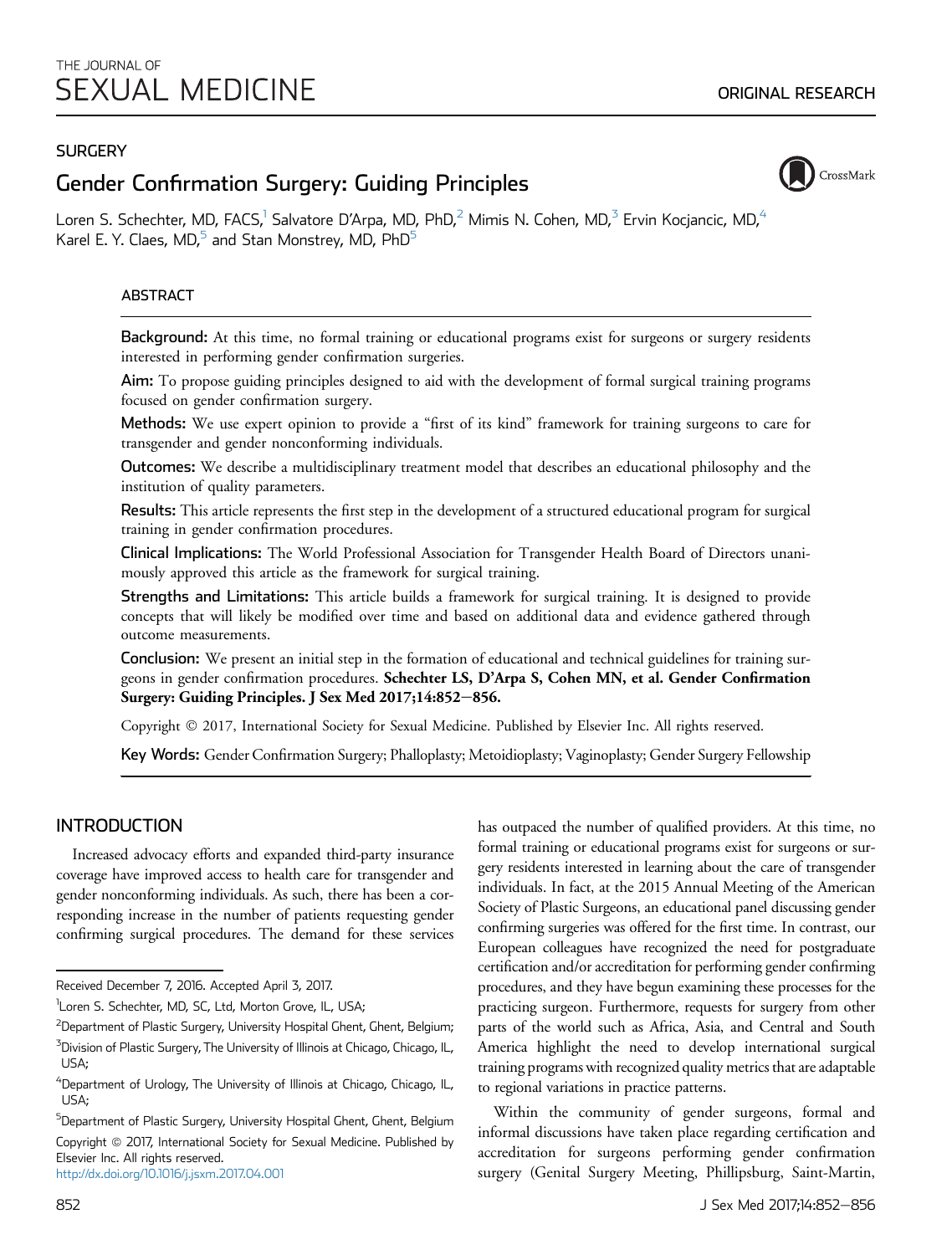February 28 to March 4, 2015; European Professional Association of Transgender Health, Gent, Belgium, March  $12-14$ , 2015; Annual Meeting of the Danish Society of Plastic Surgery, Hindsgavl Castle, Middelfart, Denmark, April 23-24, 2015; International Symposium of the National Institutes of Health, Washington, DC, USA, May 7-8, 2015; and the Second Meeting of the European Association for Gender Surgeons, Brighton, UK, November 6, 2015). These conversations have suggested that there are variations in international practice patterns from a specialty perspective and an institutional perspective. As such, it is unlikely that a "one-size-fits-all" approach to providing gender care will meet the needs of all institutions and all providers throughout the world. While recognizing the diversity by which care is provided, this document is designed to highlight guiding principles to assist providers and institutions with establishing gender confirmation surgery programs.

As the demand for gender confirmation surgery services continues to increase, surgeons need to respond. A proactive approach incorporating and integrating theoretical knowledge with practical hands-on experience will allow us to care for individuals in an ethical, thoughtful, and responsible manner. Surgeons and surgery residents should be trained in the surgical care and the overall management of patients with gender dysphoria. Although it is our responsibility as surgeons to take the initiative in coordinating and developing short- and long-term action plans with the ultimate goal of establishing training programs for clinical care, the curriculum should be built on existing principles consistent with the Standards of Care for the Health of Transsexual, Transgender, and Gender Nonconforming People (SOC) guidelines established by the World Professional Association for Transgender Health (WPATH).<sup>1</sup>

The WPATH is an international organization with a diverse membership composed of surgeons, primary care providers, mental health professionals, and advocacy groups already engaged in international education through its Gender Education Initiative. The Gender Education Initiative began its educational programing in 2015, and its purpose is "to increase access to competent and compassionate care for transsexual, transgender, and gender nonconforming people worldwide." The mission and vision statements of WPATH indicate that its goals are "to promote evidence based care, education, research, advocacy, public policy, and respect in transgender health [and] to bring together diverse professionals dedicated to developing best practices and supportive policies worldwide that promote health, research, education, respect, dignity, and equality for transgender, transsexual, and gender-variant people in all cultural settings."<sup>[2](#page-4-0)</sup>

This document represents a template by which to establish a standardized method for surgical training in transgender care. Although it does not address every detail, we hope that through expert review and debate, surgical guidelines will continue to evolve. Importantly, the WPATH Board of Directors unanimously approved this article as the framework for surgical training for gender confirmation procedures.

#### MULTIDISCIPLINARY TREATMENT MODEL

No single discipline can satisfy all treatment needs for the transgender individual. Care is delivered in a collaborative fashion using a multidisciplinary approach.

The surgeon is part of a health care team that includes mental health professionals, primary care providers, endocrinologists, plastic surgeons, urologists, gynecologists, colorectal (or general) surgeons, otolaryngology/head and neck (voice) surgeons (OHNS), and midlevel practitioners. Additional providers including speech and physical therapists also are desirable. Furthermore, administrative and support staff, such as social workers, familiar with and sensitive to the needs of the transgender patient also are important. In addition, the use of case managers, provided by third-party payers and/or institutions, can assist with the coordination of procedures and the transition of care to the individual's primary care provider. Although the composition of the multidisciplinary team can vary, consideration must be given to the possibility of participation of members by electronic means. Because of geographic and time constraints, electronic communication may represent a viable and meaningful method of participation for some members of the gender team.

### EDUCATIONAL PHILOSOPHY

The surgeon plays a key role in the success of a comprehensive gender program. Therefore, it is essential that the surgeon be knowledgeable in the complexity of care of transgender individuals. An educational model should include didactic and theoretical knowledge as well as hands-on experience. Although surgeons agree that a learning curve exists, few studies have looked at the methods, timing, and required number of cases. $3-5$  $3-5$  $3-5$ For example, Leclère et al<sup>3,4</sup> described four steps in the learning process for vaginoplasty: (i) each surgical step should be thoroughly reviewed with an expert, (ii) hands-on training should be performed on fresh cadavers, (iii) vaginoplasty should be performed under supervision from an expert, and (iv) vaginoplasty should be performed with an expert immediately available. Our model expands on the technical aspects, recognizing that surgical training also should incorporate a multidisciplinary model.

Here we describe a model that is currently being implemented at some institutions.

From an educational and practice perspective, the surgeon should assume an active and integral role in the care of transgender individuals. Although typically introduced to a transgender individual after mental health and medical evaluations, the surgeon should have an understanding of the patient's previous treatments, including mental health and medical therapies. It is the responsibility of the operating surgeon to understand the diagnosis that has led to the recommendation for surgery, medical comorbidities that can affect the surgical outcome, the effects of hormonal therapy on the patient's health, and the patient's ultimate satisfaction with the surgical result.<sup>[6](#page-4-0)</sup>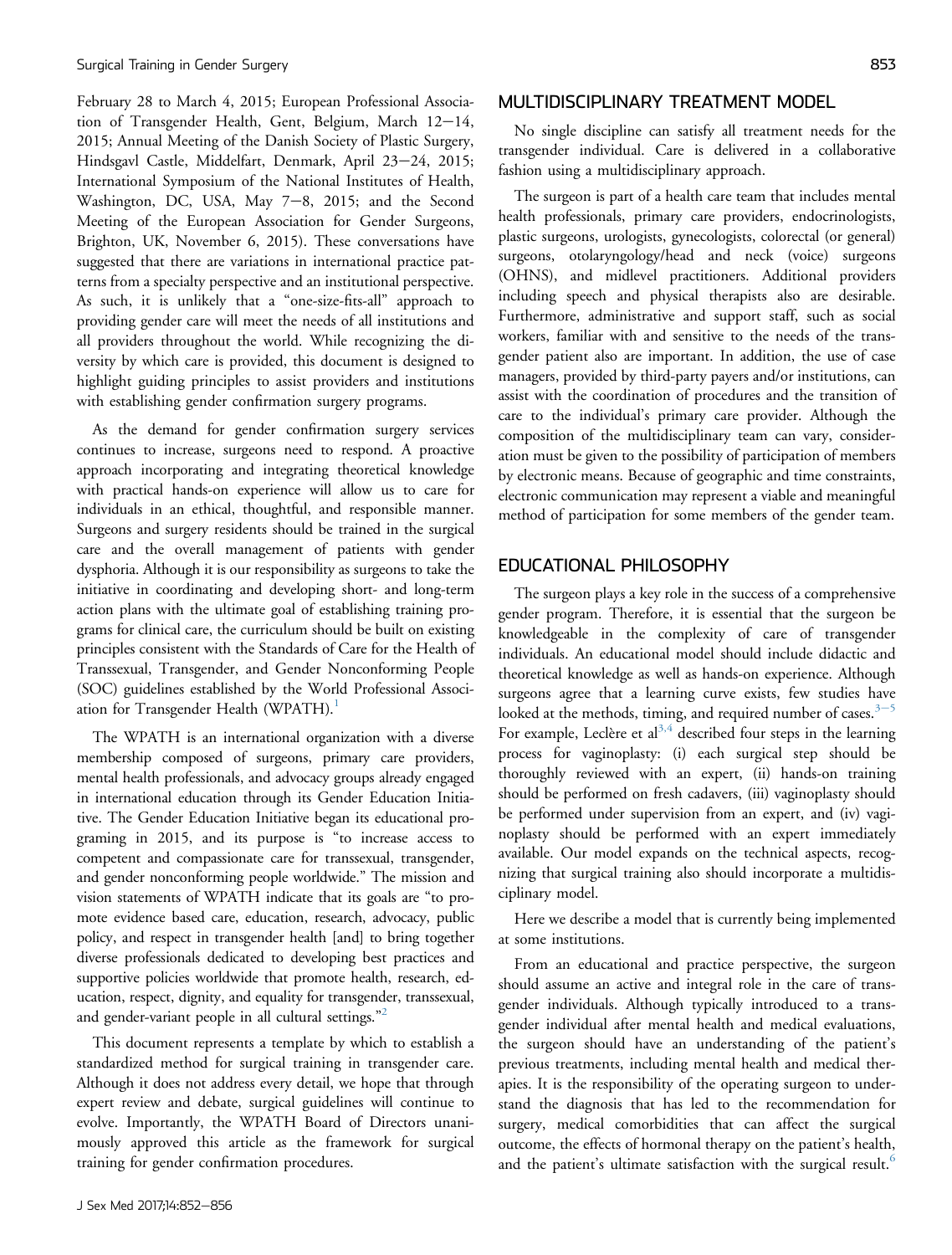Therefore, in addition to the requisite technical knowledge and skill regarding specific surgical procedures, surgical education and training should include exposure to the entire multidisciplinary process, including the mental health evaluation and assessment, hormonal management, and details of pre- and postoperative care.

From a programmatic standpoint, continuing medical education should include participation in multidisciplinary conferences that are didactic and oriented toward patient care and reflect the evolving practice patterns of transgender care. This might include opportunities for cadaver dissections, live transmission of surgical procedures, and focused educational seminars. In addition, research opportunities should be offered, and findings should be presented at regional, national, and international conferences and published in peer-reviewed journals.

## EDUCATION MODEL

Based on our experience in developing and implementing a comprehensive gender surgery program, we recommend the following structure for surgical education:

- 1. Core lecture series: Lectures consisting of terminology, history, etiology, mental health assessment, hormonal management, surgical therapies, adolescent therapy, general medical care, and ongoing challenges and barriers to care should be offered. These lectures should be consistent with the WPATH SOC.
- 2. Office-based experience: Exposure to the pre- and postoperative care of the transgender individual should be offered.
- 3. Technical experience: Training in surgical therapies for transmen and transwomen should be offered. This can be in conjunction with related surgical disciplines including urology, colorectal surgery, gynecology, and OHNS. In addition, hands-on experience can be supplemented with cadaver courses. A minimum case requirement with tracking of postoperative outcomes should be provided.
- 4. Continuing medical education: Participation in multidisciplinary educational and case conferences should be required. This includes exposure to mental health and medical professionals.
- 5. Focused seminars: Seminars on care of transgender and gender nonconforming individuals should be developed and participation in national and international meetings should be encouraged.
- 6. Research: Participation in outcome studies and other academic efforts should be pursued. This includes quality measurements, long-term patient-reported outcome measurements, and strategies to address unfavorable results and complications. Presentations at recognized conferences and publications in peer-reviewed journals should be expected.
- 7. Institutional requirements: Hospital staff (ie, nursing, administration, support staff, etc) should be educated on proper terminology and cultural sensitivity. Formal hospital

record-keeping mechanisms (ie, electronic medical records) should be updated to allow for non-binary selection options and gender diversity. Ongoing educational programs should be developed to maintain optimal gender-sensitive care.

Ideally, most training programs should begin under the guidance of an experienced surgeon who has a demonstrated commitment to multidisciplinary care and education. Furthermore, training programs will likely develop at institutions that have demonstrated the commitment to caring for transgender and gender nonconforming individuals. As the number of trained surgeons increases, it is likely that the number of training institutions will increase. However, training requires financial and personnel resources. Although some institutions have chosen to "self-fund" training programs, a long-term strategy to ensure financial stability for these programs is desirable.

## QUALITY PARAMETERS

Integral to the success of any program is a mechanism to assess and track results. It is incumbent on institutions and providers to (i) develop a system to track outcome measurements, (ii) work collaboratively with other providers and institutions to develop evidence-based guidelines for care, (iii) implement a mechanism to coordinate follow-up and transitional care, and (iv) develop a mechanism for performance improvement.

Central to this challenge is the development of patientreported outcome measurements specific for the transgender and gender nonconforming population. These measurements must be reliable, valid, and reproducible. At this time, no such assessment exists. Current studies often rely on data extrapolated from existing questionnaires designed for a gender binary population. Research is needed to determine whether these traditional tools are satisfactory for assessing surgical results in the transgender and gender nonconforming population. This will require collaboration between providers and institutions worldwide. These measurements will likely include patient satisfaction and quality-of-life measurements specific to a gender nonconforming population.

Because of the wide range of surgical procedures, multiple surgical specialties are involved in caring for transgender individuals. Certain specialties will likely have a natural affinity for specific procedures. For example, facial feminization is probably best performed by plastic surgeons, OHNS, and/or maxillofacial surgeons, whereas breast surgery is likely to be performed by plastic surgeons and, in some cases, gynecologists. In regard to vaginoplasty, metoidioplasty, and phalloplasty, these procedures can be performed by plastic surgeons, urologists, gynecologists, and, in some cases, colorectal (or general) surgeons. In fact, it is recommended that these procedures be performed by a team of surgeons, often representing more than one specialty. From a global perspective, it is important to appreciate and recognize regional differences in training and scope of practice. Most gender surgeons agree that surgeons performing such surgeries,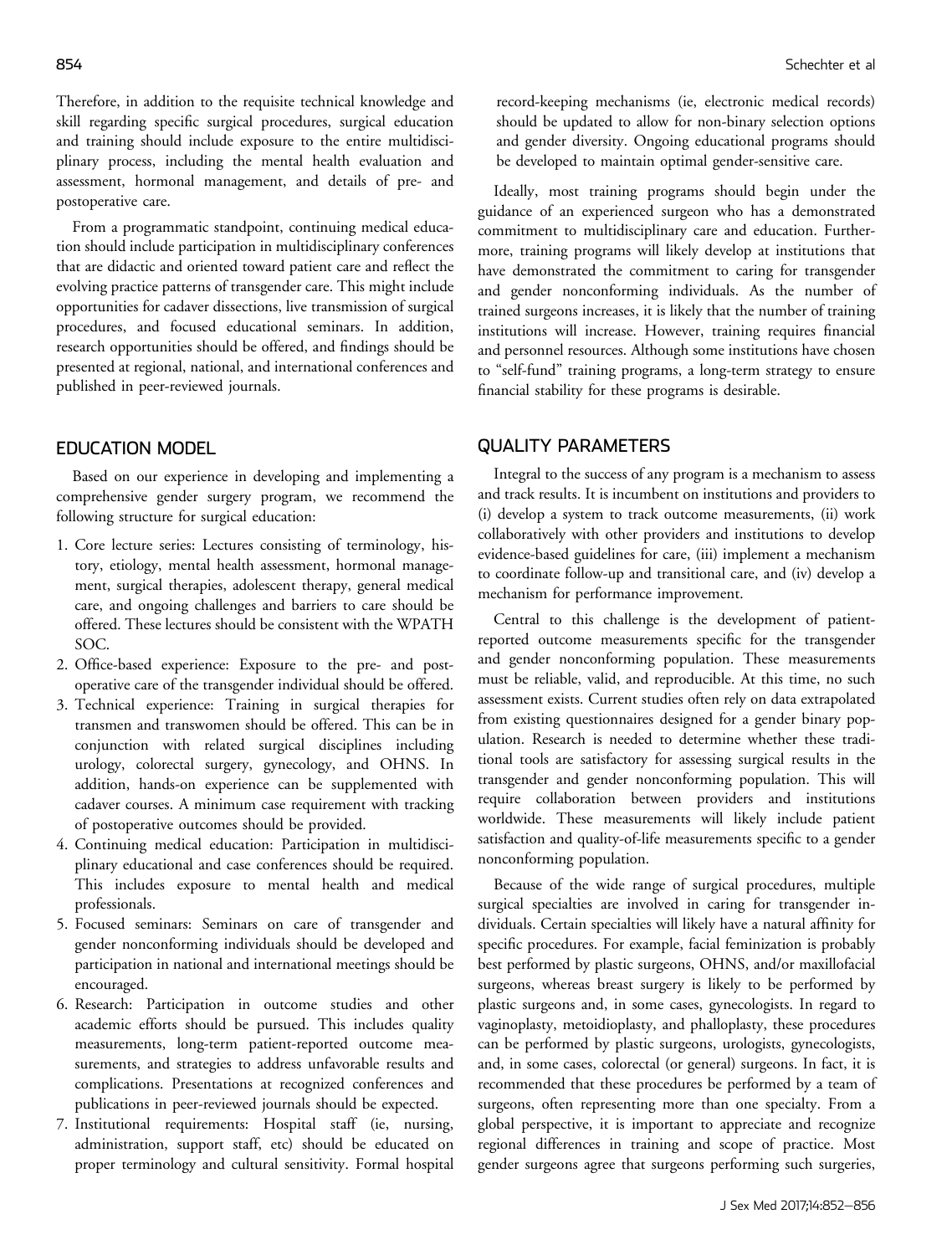regardless of their particular specialty, require additional education and training after completion of their chosen discipline.

There are multiple mechanisms by which training and competency can be assessed. Historically, institutions have required documentation of an arbitrary number of particular procedures to grant a surgeon privileges. More recently, evidence of competency has been evaluated not only by the number of procedures performed but also by evidence of ongoing education and outcome measures. The optimal method to determine a surgeon's competency in gender confirming procedures requires further study.

As an international organization representing the spectrum of medical specialties and advocacy groups caring for transgender individuals, the WPATH is currently the best equipped organization to assess compliance with the aforementioned guiding principles. Not all institutions or providers will necessarily seek comprehensive certification. Levels of certification can be provided, ranging from non-surgical programs to complete multidisciplinary programs with associated surgical training fellowships.

## OVERVIEW OF SURGICAL PROCEDURES

A brief summary of surgical procedures is described below. This list is not inclusive, but it provides a starting point for the development of a curriculum on which knowledge and practical experience can be based.

## Surgical Procedures for Transwomen

#### Vaginoplasty

A successful surgical result involves the creation of a naturalappearing vagina and mons pubis $\epsilon$  that are sensate and functional. This includes removal of the stigmatizing scrotum, creation of feminine-appearing labia majora and minora, construction of a sensate neoclitoris (including clitoral hood), and development of adequate vaginal depth and introital width for intercourse. Additional desirable qualities include a smooth, graded, and contiguous appearance to the labia majora, a moist appearance to the labia minora simulating the vestibular lining in natal women, clitoral hooding, and lubrication for intercourse.

The most common procedure involves the penile disassembly and inversion vaginoplasty. However, alternative techniques, such as with skin grafts or an intestinal vaginoplasty, also are performed.

Recommended metrics are (i) delayed wound healing, (ii) venous thromboembolism (VTE), (iii) blood transfusion, (iv) surgical site infection, (v) hospital-acquired urinary tract infection (UTI), (vi) rectovaginal fistula, (vii) unplanned return to the operating room (OR), and (viii) revision rate.

Recommended case volume is 25 procedures in a 2-year period.

#### Ancillary Procedures

Aside from genital reconstruction, breast augmentation, thyroid chondroplasty ("tracheal shave"), facial feminization, and body contouring offer additional procedures designed to feminize one's appearance.

#### Surgical Procedures for Transmen

#### Chest Surgery

This procedure, commonly performed before genital surgery, involves bilateral subcutaneous mastectomies, liposuction of the chest, and repositioning and resizing of the nipple-areola complex, when necessary. Several different techniques are used, and the choice of technique depends on the volume of breast parenchyma, degree of breast ptosis, position and size of the nipple-areola complex, and degree of skin elasticity.

Recommended metrics are (i) delayed healing (including nipple-areolar loss), (ii) VTE, (iii) surgical site infection, (iv) unplanned return to the OR, and (v) revision rate.

Recommended case volume is 25 procedures in a 2-year period.

#### Metoidioplasty

The procedure entails lengthening the hormonally hypertrophied clitoris by release of the suspensory ligament and resection of the ventral chordee and lengthening of the female urethra with the aid of labia minora and/or vaginal musculomucosal flaps.<sup>[8](#page-4-0)</sup>

Recommended metrics are (i) delayed wound healing, (ii) VTE, (iii) urethral stricture or fistula, (iv) blood transfusion, (v) surgical site infection, (vi) hospital-acquired UTI, (vii) unplanned return to the OR, and (viii) revision rate.

#### Phalloplasty

As outlined by Monstrey et al, $<sup>9</sup>$  $<sup>9</sup>$  $<sup>9</sup>$  an ideal phallic reconstruction</sup> should result in an esthetic phallus with tactile and erogenous sensation, the ability to void while standing, minimal morbidity of the surgical intervention and donor site, an esthetic scrotum, and the ability to experience sexual satisfaction postoperatively.

Phalloplasty techniques can be divided into pedicled flaps and free flaps. Pedicle flaps transfer tissue, typically of the thigh (anterolateral thigh flap), groin (superficial circumflex iliac perforator flap), or lower abdomen (deep inferior epigastric artery perforator flap or superficial inferior epigastric flap), to reconstruct the penis, whereas free flaps involve the microsurgical transfer of tissue from a remote location (radial forearm free flap). Although phalloplasty represents the most complete genitoperineal transformation, it requires complex, staged procedures, the use of tissue from remote sites, and the risk of complications associated with urethral reconstruction and implantable prostheses. For these reasons, some individuals forego phalloplasty and choose metoidioplasty instead.

For many transmen, the last surgical stage after phalloplasty includes placement of penile and testicular prostheses. The choice of implant can vary depending on phalloplasty technique, patient preference, and availability of implants. At this time, implant availability depends on regulatory approval from the